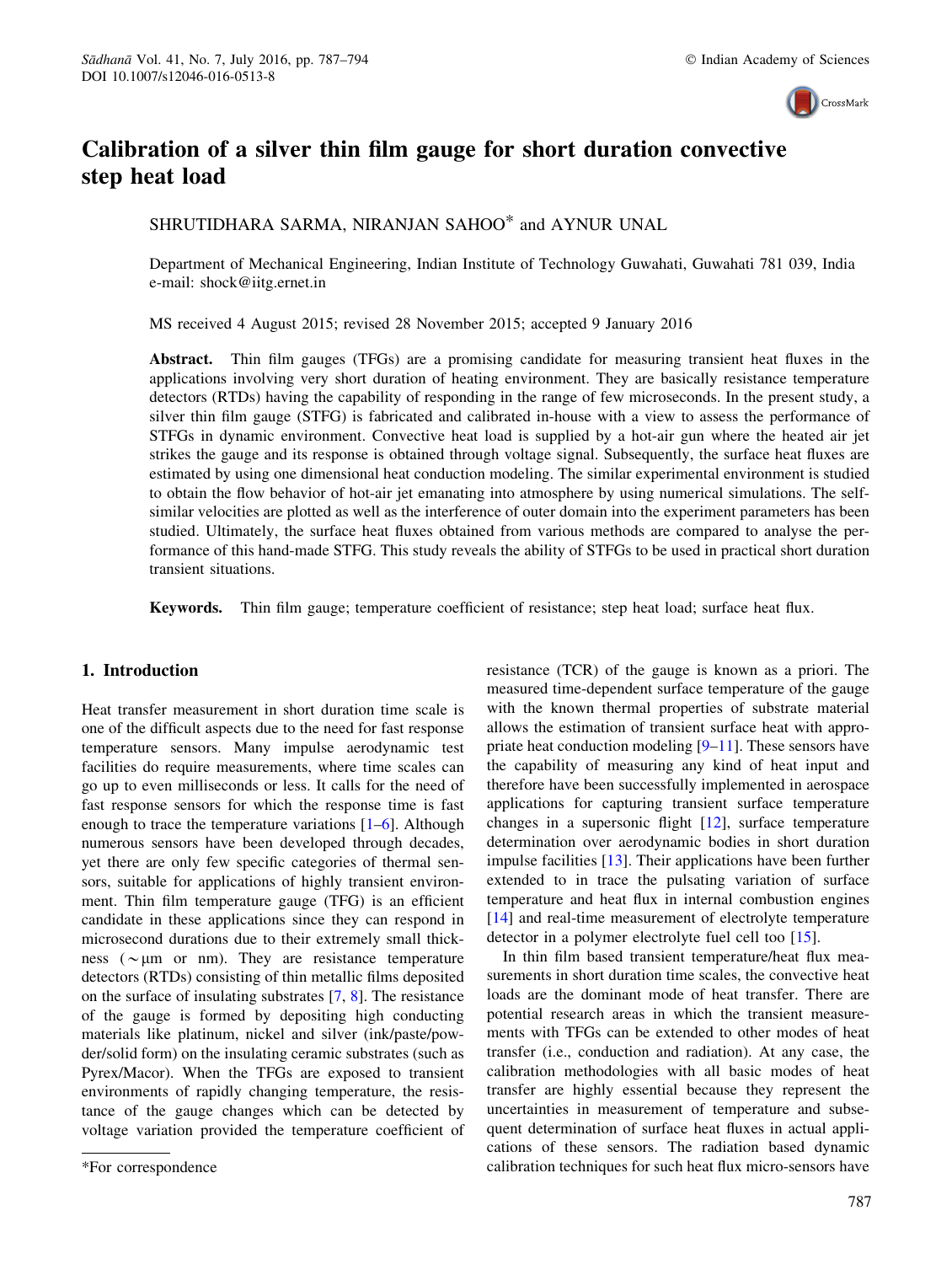been reported using heat lamp [16] and pulse laser source [8]. In pure conduction mode of heat transfer experiments, the temperature history and subsequent predictions of surface heat fluxes have been reported for hand-made platinum TFGs [17]. In order to justify the effectiveness of TFGs in applications where the basic mode of heat transfer is 'convection', it is essential to calibrate such sensors in similar environments. The objective of the study is to devise a calibration method for TFG with respect to convective mode of heating for short duration transient heating environment. Thus, the implementation calibration method of TFG for convection based heat transfer and development of an experimental set-up are two important expected outcomes of this study. In this backdrop, simple laboratory experiments are designed in which a TFG is exposed with heated air flow generated by a ''hot-air gun'' of known wattage. The hand-made silver thin film gauge (STFG) of adequate resistance is prepared with 'pyrex' as substrate material. The experiments are carried out by exposing the silver TFG to various known step heat load of known input wattage, for the duration of 100 ms. Then, the voltage signals are recorded due to change in temperature of air flow past the TFG. The one-dimensional heat conduction modeling is used to recover the heating loads for the transient temperature data and then compared with the known input heating loads. The numerical simulation (ANSYS-Fluent v. 14.5) is performed in the similar experimental environmental conditions, for same heating loads to obtain the expected convective heat load. The results of experiments and numerical simulation are compared for evaluating the performance of this STFG. Details of the experimental set-up, TCR estimation, experimental procedure and data reduction are discussed in the following sections.

# 2. Fabrication and static calibration of thin film gauge

A typical thin film gauge is comprised of an insulator as a substrate material painted or sputtered with a higher conducting thin film (platinum/nickel) as the sensing surface. In this particular application, STFGs are prepared with pyrex substrate having 6 mm diameter and 10 mm long. The thermal properties of the gauge and its substrate materials are given in table  $1 \, [18]$ . While preparing the gauge, the surface of the substrate is smoothened with sand papers of various grain sizes (initially with 200 and later

Table 1. Thermal properties of TFG materials [18].

| Material | $\rho$ (kg/m <sup>3</sup> ) | $c_p$ (J/kg K) | $k$ (W/m K) |
|----------|-----------------------------|----------------|-------------|
| Pyrex    | 2220                        | 775            | 1.3         |
| Silver   | 10.490                      | 233            | 429         |

with 1000 grain size) and washed properly followed by adequate heating in an oven to make it moisture free. Then, thin films of silver paste are painted on the cleaned pyrex substrate with additional silver stripes on each side of the gauges to ease lead wire connections. Subsequently, the gauges are baked in oven by gradual heating up to a desired temperature  $(350^{\circ}C)$  followed by cooling to room temperature. The process of coating is repeated till the adequate resistance across the thin film (10–100  $\Omega$ ) is obtained. Since the TFGs are powered by a constant current source, these typical values of resistance help in measuring the signal in a suitable voltage range. The resistance of the films is measured with a standard four-probe resistivity measurement. The resultant resistance of the gauge depends on various factors like film thickness, material quality, and effective length of the film [18]. Electrical connections are made on the additional silver stripes by soldering lead wires on them and these lead wire connections are wrapped with 'Teflon' to secure them. The final resistance is measured with a multimeter at the end of the connecting wires. The typical STFG fabricated in-house with above procedure is shown in figure 1(a) and its resistance is found to be 16  $\Omega$ .

Basically, the TFGs are the temperature detectors for which the resistance increases with temperature rise in the flow environment. This increase in resistance can be interpreted as rise in voltage, if a constant current is applied across the gauge. The current is used to activate the sensor, as it is a passive device. Therefore, a voltage–temperature relation can be made through a parameter ''TCR'' for a particular TFG. Normally, the sensing element is chosen as pure metal, for which a linear relationship can be obtained between voltage and temperature. The thermal properties of sensing material and the resistance of the thin film are the important parameters which affect the TCR of the thin film sensor. Mathematically, the linear relationship for resistance  $(R)$  at any arbitrary temperature  $(T)$  can be represented as follows [19]:

$$
R(T) = R_0[1 + \alpha(T - T_0)].
$$
 (1)

Here,  $R_0$  is the initial resistance of the gauge at temperature  $T_0$  and  $\alpha$  is the TCR of the gauge. Since, TFGs need to be activated using a constant current source, the resistance can be converted to voltage form by using Ohm's law and  $\alpha$  can be represented by following expression:

$$
\alpha = \frac{1}{V_0} \left( \frac{V - V_0}{T - T_0} \right) = \frac{1}{V_0} \left( \frac{\Delta V}{\Delta T} \right). \tag{2}
$$

The voltage parameters  $(V_0$  and V) represent the corresponding voltage values at their respective temperatures  $(T_0$  and T). It may be noted that the initial voltage is obtained for a known resistance TFG by supplying a suitable current across the TFG. While choosing the initial current, one has to careful about the fact that a measurable voltage output is obtained without the self-heating of the gauge.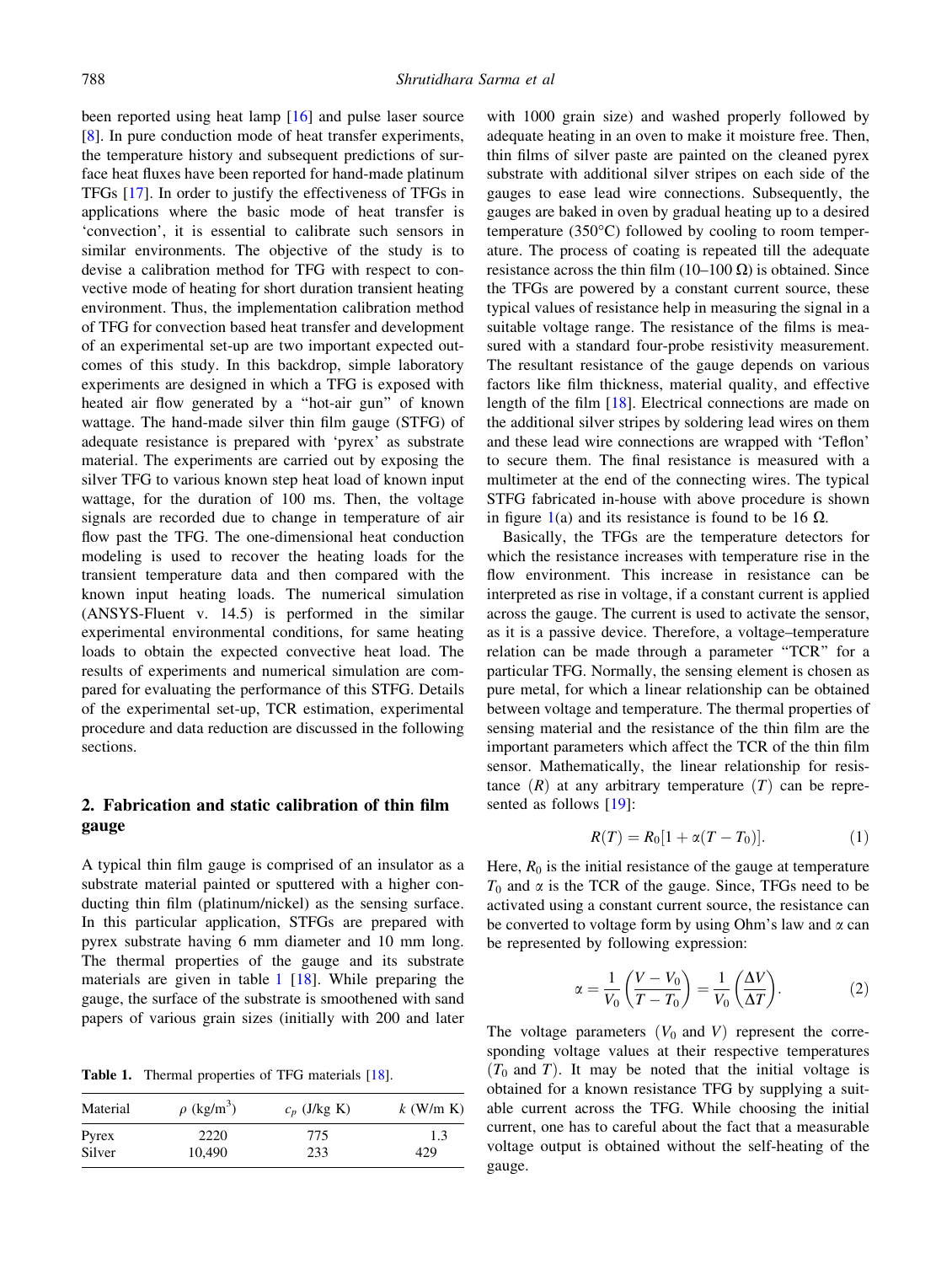

Figure 1. (a) Photograph of a silver TFG thin film gauge fabricated in the laboratory; (b) schematic diagram of oil-bath calibration experiment.

The standard ''oil-bath calibration procedure'' is followed for determination of TCR of the STFG [20]. For this purpose, an empty beaker containing the gauge is kept inside a silicon oil-bath and heat is supplied to the bath so that the TFG experiences temperature change through the hot air inside the empty beaker (figure 1b). Side by side, a thermometer (Fluke Hart Scientific 1523 thermometers) mounted in the beaker is used to monitor the temperature of the hot air. The TFG and the thermometer are kept as close as possible and the top of the empty beaker is covered with aluminum foil in order to avoid any thermal gradient. The TFG is energized by a constant current of 5 mA using a source meter (Series 2400-903-01, KEITHLEY, Cleveland, Ohio, USA). This value of current is sufficient to obtain a measurable output by using the same source meter. Considering the fact ohmic self-heating of the gauge, the further increase in current is avoided [18].

In the environment of oil-bath, the experiments are performed and the readings from TFG are recorded in the same source meter. The calibration curve for the gauge is shown (figure 2), in which the voltage values are plotted against temperature readings at an interval of  $5^{\circ}$ C, during heating (30 $\degree$ C to 70 $\degree$ C) and subsequent cooling (70 $\degree$  to 30 $\degree$ C) process. In order to check the repeatability of data, three sets of reading are taken in the heating and cooling process (figure 2a). Then, the average value of voltage at each temperature is calculated and plotted in figure 2(b). Ideally, a thin film sensor should follow the same resistance path with increment and decrement of temperature. However, during the process of heating and cooling, the temperature of air increases initially followed by a decrease to original value. But, the change in voltage inside the material does not follow the same path because the internal field 'lags' behind the external field. This behavior results in loss of energy, commonly referred as ''hysteresis loss'' due to repeated heating and cooling. A linear trend is observed in the heating and cooling curve and the average value of slope of this curve is found to be  $0.1548$  mV/ $\degree$ C and



Figure 2. Static calibration experiment: (a) voltage–temperature data during heating and cooling process; (b) determination of TCR.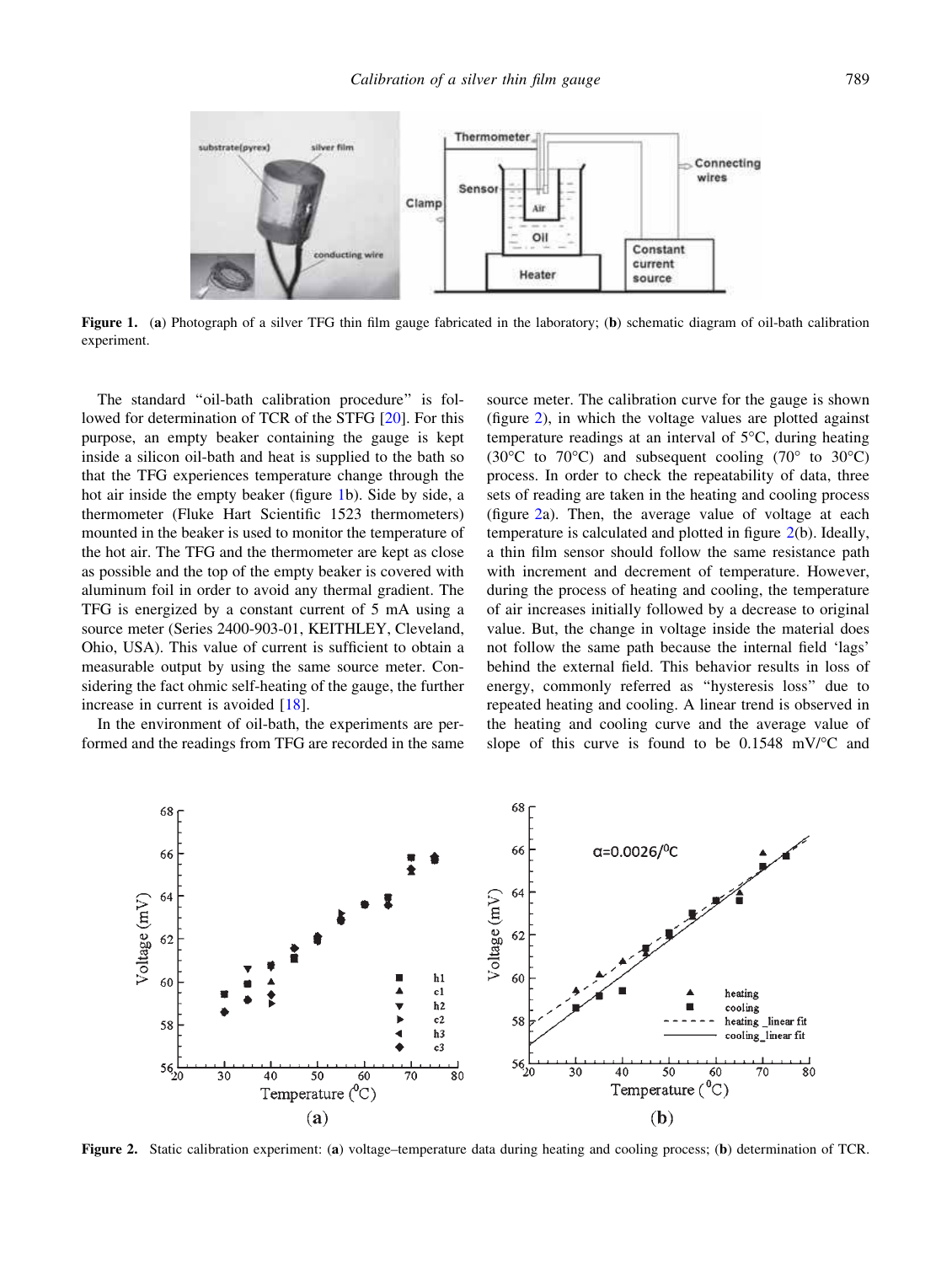essentially the TCR of the STFG is calculated as  $0.0026$ <sup>o</sup>C (Eq. 2). It may be noted that this value of TCR is comparable to that of platinum TFG  $(0.0021/\textdegree C)$  as reported in the literature [8]. However, during short duration experiments, it is expected that a platinum TFG will respond faster as compared to a silver TFG. It mainly depends on the factors like film thickness, material property and purity of the materials. At any case, the determination of TCR essentially relates the voltage change corresponding to the temperature change. The co-efficient of accuracy during heating and cooling curves is 0.9787 and 0.9726, respectively. It shows that the resistance of the gauge follows temperature almost linearly during heating and cooling process. Thus, the determination of TCR for a TFG enables the user for inferring temperature data from the voltage readings.

#### 3. Dynamic calibration study

In most of the convective based experiments, the heat loads are typically step/impulsive in nature prevailing for a very short duration. Since, the TFGs have high response time, they can be used for capturing short duration transient temperatures for unknown convective heat loads. In order to resemble the similar nature of heat load, a simple laboratory experiment is designed for calibrating this STFG for known heat load. Then, the transient temperature response is recorded and subsequently used surface heat flux calculations with one-dimensional heat conduction modeling. Further, the numerical simulation is carried out to determine the heat flux by imposing boundary conditions with prevailing experimental parameters. This dynamic calibration essentially compares the recovery of the surface heat flux obtained through the hand-made STFG and heat flux predictions with various methods. The details of experimental setup, computation methodology and numerical simulations are discussed in this section.

## 3.1 Experiments with TFG for convective heat load

One of the important objectives of dynamic calibration is to expose the TFG in a heating environment of known heat load and subsequently acquiring its temperature response. For this purpose, the TFG is subjected to a step input heat load from a 'hot-air gun' of known wattage (figure 3). This instrument (Model: TGF 1500W) has a heater embedded in it that supplies hot-air jet to the atmosphere while operating in two modes (low and high). Based on manufacture's specification, it is supposed to generate a power of 1000 W in 'low mode' while the rated power in 'high mode' is 1500 W. The gun has a nozzle of 20 mm diameter and generates hot air at a constant flow rate. The TFG is fixed on a plate at a distance of 10 mm from the exit of the nozzle with its



Figure 3. Schematic diagram of hot-air gun calibration experimental setup.



Figure 4. A typical voltage–time history from silver TFG during hot-air gun calibration experiment.

axis, aligned to the axis of the hot-air gun (figure 3). A shutter is placed in front of the TFG that remains closed unless full flow is achieved by the gun. Once the gun has achieved full flow (nearly after 10 s) of starting it, the shutter is immediately opened so that the hot air from the gun can pass over the TFG surface as a jet. Subsequently, the voltage data due to the temperature change on the surface of TFG is captured for 100 ms duration (figure 4). After the initial unsteadiness, the steady state voltage variation is seen for about 50 ms. Thus, the heating load on the TFG can be interpreted as a 'convective step heat load' prevailing for a duration of 50 ms. Prior to the experiment, the rated power of hot-air gun is measured in the laboratory by using the 'wattmeter' and its efficiency is found to be 90% leading to the powers of 750 W and 1350 W in low and high mode, respectively. Based on these values, the heat fluxes  $(\dot{q}_{in})$  are calculated based on area calculated with the nozzle diameter of the hot-air gun (table 2). The same source meter is integral part of TFG instrumentation that supplies constant current (5 mA) as well as records voltage readings at an interval of 0.4 ms. Then, the voltage data is transferred through a terminal emulator (TeraTerm) and connecting the source meter to the computer with serial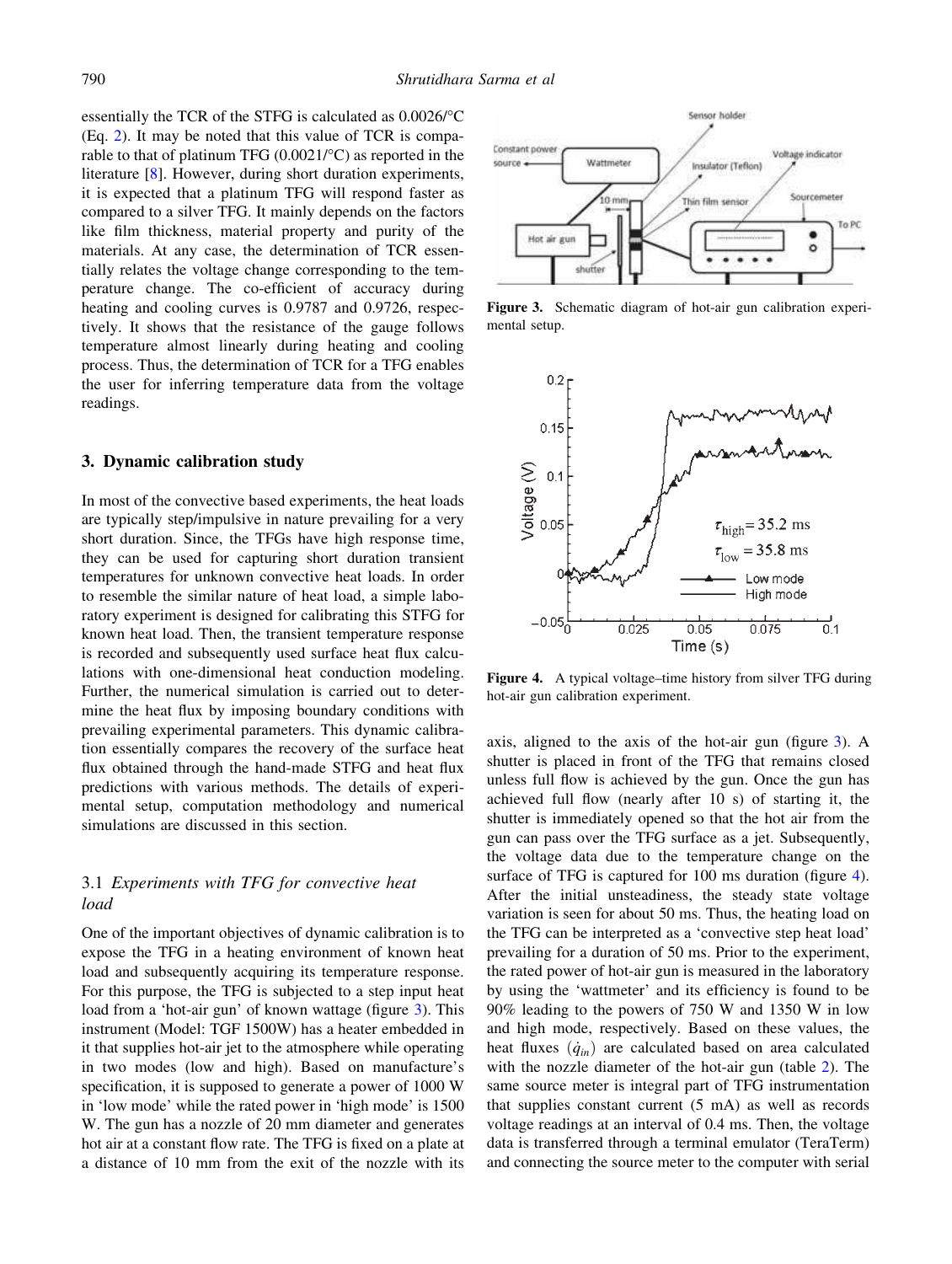| Convective<br>heating<br>gun mode | Time<br>constant<br>$\tau$ (ms) | $q_{in}$<br>(W/cm <sup>2</sup> ) | $q_{\rm exp}$<br>(W/cm <sup>2</sup> ) | $q_n$<br>(W/cm <sup>2</sup> ) | Deviation $(\%)$<br>$\left(\frac{\dot{q}_{in}-\dot{q}_{\rm exp}}{\dot{q}_{in}}\right)$<br>$\times 100$ | Deviation $(\%)$<br>$\left(\dot{q}_n - \dot{q}_{exp}\right)$<br>$\times 100$<br>$\overline{q_n}$ |
|-----------------------------------|---------------------------------|----------------------------------|---------------------------------------|-------------------------------|--------------------------------------------------------------------------------------------------------|--------------------------------------------------------------------------------------------------|
| Low<br>High                       | 35.8<br>35.2                    | 287<br>430                       | 196<br>415                            | 278<br>411                    | 32                                                                                                     | 29                                                                                               |

Table 2. Convective heating experiments and heat fluxes estimation.

communicator (RS-232). With several repeated trials of experiments, the typical voltage signals captured from TFG are shown in figure 4. It is seen that the gauge responds immediately as the hot-air jet passes over it and the 'time constant  $(\tau)$ ' for both modes of operation are given in table 2. Experimentally, it is calculated as the time taken by the system to reach  $63.2\%$  of the full scale average [21].

The analytical method for the time constant of a sensor is given by the following expression:

$$
\tau = \frac{\rho C_v V}{hA},\tag{3}
$$

where  $\rho$  is density,  $C_v$  is thermal capacity,  $V$  is volume, A is surface area of the sensor and  $h$  is the convective heat transfer co-efficient. Generally, the ''time constant'' is measured by suddenly exposing the sensor to a step change in temperature and the response of the sensor to step input is recorded and time–temperature data during the step change only is analyzed to calculate time constant. With respect to this experiment, the known convective loads are applied for smaller time scales (0.1 s) through hot-air gun and the sudden change in temperature is monitored. Then the convective heat transfer coefficient is calculated.

$$
h = \frac{q''}{\Delta T}.\tag{4}
$$

With the known input power and temperature difference in both the modes, the heat transfer co-efficient (using Eq. 4) are calculated as 9051 W/m<sup>2</sup>K and 8686 W/m<sup>2</sup>K for high and low modes, respectively. Considering film thickness as  $120 \mu m$ , the time constants for low and high modes are calculated as 33.8 ms and 32.4 ms, respectively (using Eq. 3). Experimentally (table 2; figure 4), the values are calculated as 35.8 ms and 35.2 ms for low and high modes, respectively, which are quite close to analytical values.

The surface heating rates from transient temperatures in short duration time scale can be recovered by using appropriate one-dimensional heat conduction modeling [4, 11]. Since the thermal penetration distance during experimental run times is small compared to the linear dimension of the gauge, the system can be modeled by considering unsteady, linear conduction of heat in a onedimensional semi-infinite solid [11]. When substrate thermal properties are treated as constant, the heat flux  $(\dot{q}_{exp})$ ,

passing through surface is calculated from transient temperature  $(T<sub>S</sub>)$  by using Duhamel's superposition integral as given below;

$$
\dot{q}_{\exp} = \sqrt{\frac{\rho_s c_s k_s}{\pi}} \int\limits_0^t \left(\frac{\mathrm{d}T_s}{\mathrm{d}t}\right) \frac{1}{\sqrt{t-\tau}} \mathrm{d}\tau,\tag{5}
$$

where  $\rho_s$ ,  $c_s$  and  $k_s$  are the density, specific heat capacity and thermal conductivity of the substrate material,  $T_s$  is the surface temperature from TFG and tis the time. A cubic spline fitting is used to discretize the temperature signal required for recovering heat flux (6, 7):

$$
[T_s(\tau)]_{CS} = C_{1,i} + C_{2,i}(\tau - \tau_i)
$$
  
+  $\frac{1}{2}C_{3,i}(\tau - \tau_i)^2 + \frac{1}{6}C_{4,i}(\tau - \tau_i)^3;$  (6)  
 $\tau_i \le \tau \le \tau_{i-1}, \quad i = 1, 2, ... M$ 

where  $\tau = S_t t$  is the scaled time and  $S_t$  is the scaling factor which is considered as unity in this case. The co-efficient is calculated as follows:

$$
C_{n,i} = \frac{\mathrm{d}T_s^{n-1}(\tau_i)}{\mathrm{d}\tau} \tag{7}
$$

 $\dot{q}_r(\tau_{M+1})$ 

$$
= \left\{ 2\sqrt{\frac{\rho_s c_s k_s}{\pi}} \sum_{i=1}^{M-1} \frac{V_i \left( P_i^{\frac{1}{2}} - R_i^{\frac{1}{2}} \right) - \frac{W_i}{3} \left( P_i^{\frac{3}{2}} - R_i^{\frac{3}{2}} \right) + \frac{C_{4,i}}{10} \left( P_i^{\frac{5}{2}} - R_i^{\frac{5}{2}} \right)}{+2\sqrt{\frac{\rho c k}{\pi}} \left( V_M P_M^{\frac{1}{2}} - \frac{W_M}{3} P_M^{\frac{3}{2}} + \frac{C_{4,M}}{10} P_M^{\frac{5}{2}} \right)} \right\} \sqrt{S_t};
$$
  
M = 1, 2, ..., J - 1

where

$$
P_i = \tau_{M-1} - \tau_i; \quad R_i = \tau_{M+1} - \tau_{i+1};
$$
  
\n
$$
F_i = C_{1,i} + C_{2,i}P_i + \frac{C_{3,i}}{2}P_i^2 + \frac{C_{4,i}}{6}P_i^3;
$$
  
\n
$$
V_i = \frac{dF_i}{d\tau_{M+1}}; \quad W_i = \frac{d^2F_i}{d\tau_{M+1}^2}
$$
\n(8)

In order to use this equation  $(Eq. 8)$ , it is desired to have closed form solution of transient temperature data from experimental signal. The polynomial equation using cubicspline method  $(Eq. 6)$  is used in the present work to discretize the temperature data for obtaining a closed form solution [9, 11]. Using this procedure, the surface heat fluxes are estimated from the temperature histories and are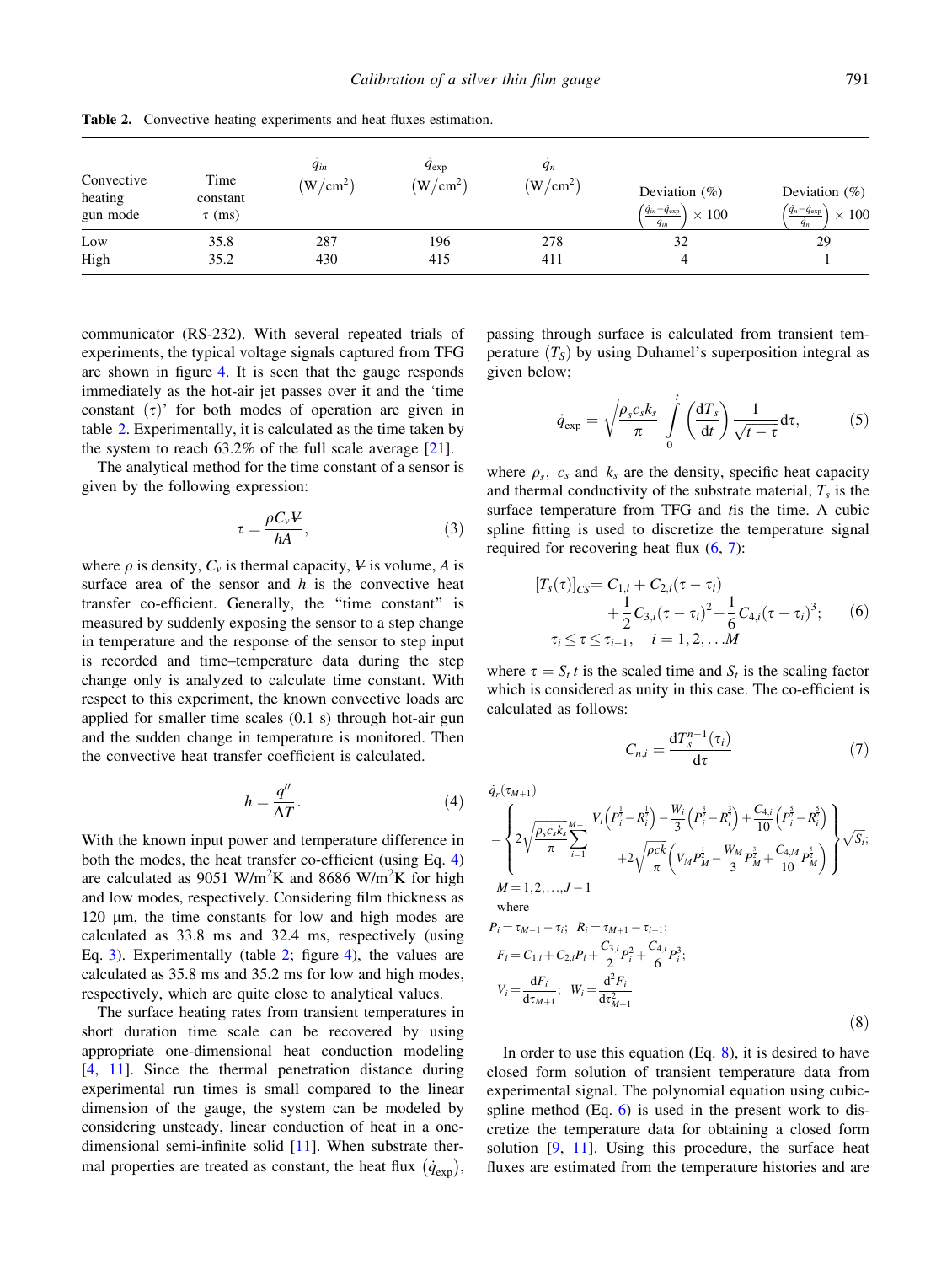

Figure 5. Surface heat history from recovered through onedimensional heat conduction modeling.

shown in figure 5. After the initial period, there is sudden rise in surface heat flux and the rate of rise is faster when the gauge experiences higher heat load. After the initial transience, the average value of step surface heat flux noticed for high mode is  $(415 \text{ W/cm}^2)$  whereas for low mode is (196 W/cm<sup>2</sup>). The surface heat fluxes deduced are shown in figure 5. In 'low mode' the rise in heat flux is gradual (i.e. 'ramp') and in other case, there is a sudden rise indicating 'step' heat load. This shows the capability of TFGs for responding changes in temperatures in both cases. However, the 'step' nature of heat load is more analogous to situations in high enthalpy facilities where the test-flow durations are 1 ms or less. In this short time scale, the convective heat load is typically 'step' in nature so that Eq. (5) can be used to obtain the time average values of heat flux from the transient temperatures. In this case, the values are calculated for both the mode of operations and are compared in table 2. When compared with the input heat flux values based on the nozzle area, the deviation is seen to be larger (32%) in 'low mode' and smaller (4%) in 'high mode'. It essentially means that the sudden rise in convective heat load in short time is recovered more accurately through this one-dimensional modeling based on semi-infinite substrate assumption. The thermal penetration of heat into the substrate becomes significant when there is gradual rise in heat flux. Thus, the accuracy of predictions of surface heat flux drops through one-dimensional heat conduction modeling with semi-infinite assumption. The other possible cause of source of discrepancy may be the unaccountable convective losses even though sufficient care has been taken during the experiments.

#### 3.2 Numerical simulation

The aim of this investigation is to provide an insight about flow parameters and estimate heat flux at the senor location with prevailing experimental parameters. For this purpose,



Figure 6. Computational domain for flow field simulation.

an empty half-domain with appropriate dimensions is chosen and experimental flow conditions are simulated for transient incompressible flow in an axisymmetric geometry (figure 6). Using the commercial package (ANSYS-FLU-ENT v.14.5), the flow is simulated as an axial jet of heated air entering to the domain. The inlet of the domain is modeled in two parts; 'inlet 1' having a mass flow inlet of 0.0018 kg/s and 'inlet 2' with no mass flow (i.e. stagnant atmospheric inlet at temperature of  $25^{\circ}$ C). The total mass flow is considered only in the horizontal direction and any vertical velocity is neglected at inlet. The mass flow rate for 'inlet 1' is same for both modes of operation of hot-air gun. But the inlet temperature is kept at  $300^{\circ}$ C and  $500^{\circ}$ C for low and high mode, respectively. The width of the 'inlet-1' is chosen based on the nozzle radius  $(d = 10 \text{ mm})$  of the hot-air gun while the choice of width of 'inlet-2' is arbitrary keeping in view that the upper boundary is far enough to be effected by the nozzle flow (figure 6). Also, a half domain is considered since the flow is symmetrical along the horizontal axis and also to reduce computation time. Thus, the computational half-domain has a length of 300 mm with height of 160 mm while maintaining symmetry along the axis. Uniform quad meshing has been applied over the domain and the mesh size is adapted as a result of mesh independent study. The time step size had been fixed at 1 ms with the number of steps as 100. The convergence criterion had been fixed at  $10^{-6}$  with number of iterations as 50 per step. In order to validate the simulation study in terms of accuracy, the nondimensional velocity profiles  $(u/u_c)$  are plotted (figure 7a) as a function of non-dimensional distance  $(y/y_d)$  at different axial locations  $(x/d)$ . It replicates classical nature of self-similar velocity profiles with  $(y_d)$  as the half width of the jet – the distance from the jet axis where velocity is half the axial velocity  $(u_c)$ . The present computation matches well with the Gaussian type structure as reported in literature [22]. Further, the absolute values of velocity vectors along axial distance are plotted in figure 7b. The jet velocity of 10 m/s as modeled in 'inlet 1' in 'high mode'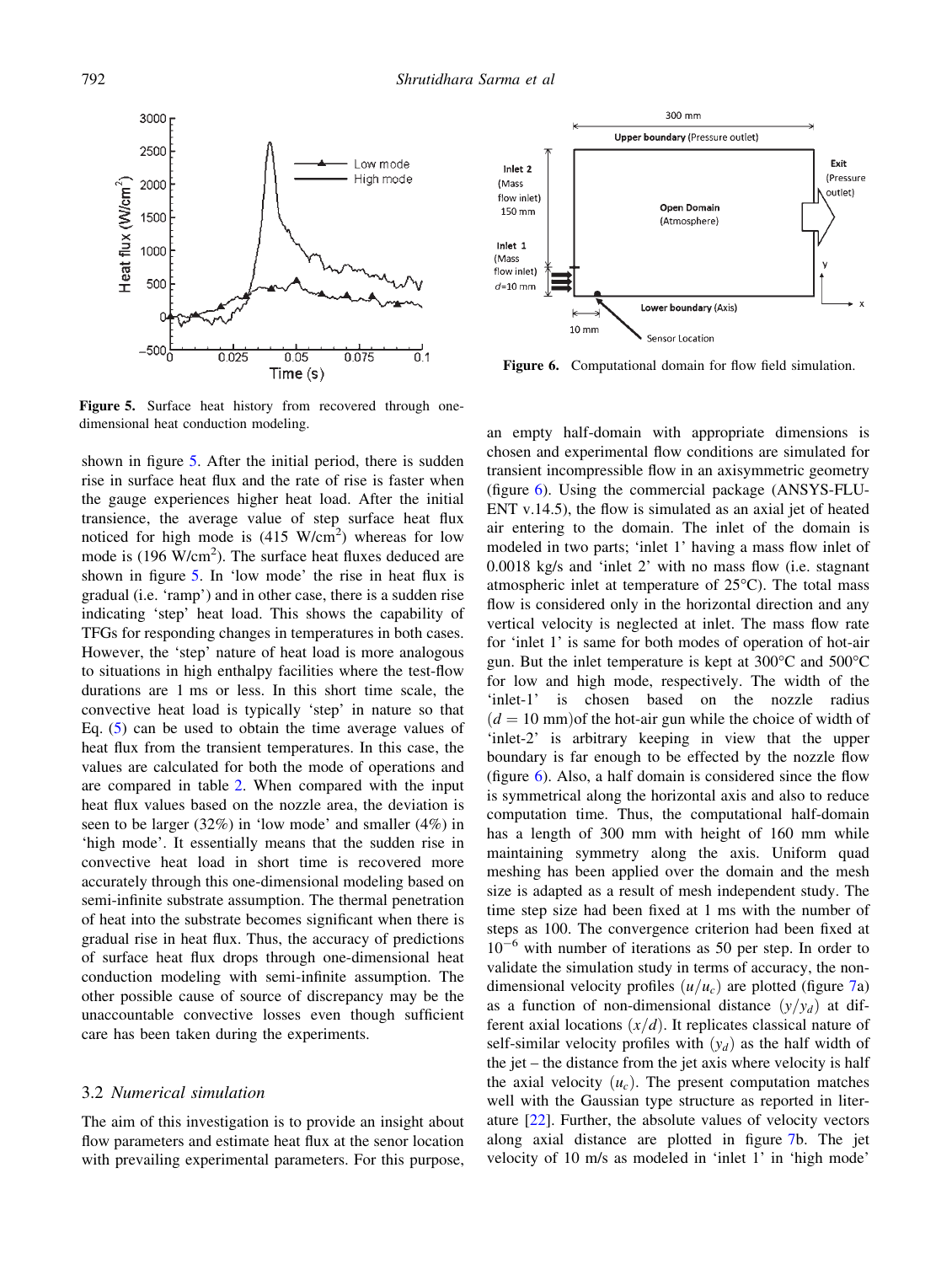

Figure 7. (a) Self-similar velocity profile; (b) velocity vectors in the computational flow field.

seems to be unaffected till 50 mm from the axial distance. As the axial distance increases, it interacts with the surrounding air and the velocity gradient in vertical direction becomes comparable to the axial velocity (figure 7b). However, at the location of TFG during experiment (i.e. 10 mm in the axial direction), no significant entrapment of atmospheric air is noticed. It further reconfirms the accuracy of the simulation for the present investigation and resembles the behavior of classical velocity profile for a hot-air jet expanding in atmosphere [22, 23]. The average heat fluxes  $(\dot{q}_n)$  at the senor location (10 mm) are estimated to be 278  $W/cm<sup>2</sup>$  and 411  $W/cm<sup>2</sup>$ , for low and high modes, respectively (table 2). The deviation in terms of predictions of surface heat flux is seen to be small (i.e. 5%) for higher convective heat loads in short time scale. The accuracy of prediction drops when time scale of experiment increases for which there is gradual rise in convective heat load. It essentially highlights the fact of effectiveness of TFGs for inferring surface heat fluxes from transient temperatures in short duration experiments.

#### 4. Uncertainty analysis

In the experimental investigation, uncertainty assessment deals with the accuracies involved in the instruments and subsequently its effects in the global measurements. The instruments used in the present investigations include thermometer, source meter and hot-air gun and constant power supply and as per manufacturers' specification, the uncertainty in these equipment's are  $\pm 0.002$ °C,  $\pm 0.02\%$  and  $\pm 0.12\%$ , respectively. Sequential perturbation technique has been used to calculate the uncertainty in this experiment [24]. The uncertainty value for TCR estimation is found to be

 $\pm 0.25\%$  and the uncertainties involved in temperature and heat flux are  $\pm 0.3\%$  and  $\pm 0.4\%$ , respectively.

### 5. Conclusion

The performance of a STFG fabricated in-house is analysed by exposing it in a convective heating environment. The heat load resembles the nature of a 'step' in which the hot air flow prevails over the TFG for 100 ms. The TCR value of this RTD type sensor is obtained through oil-bath calibration experiment and is found to be 0.0026/°C. The convective experiments are performed with a hot-air gun of known wattage and voltage histories are obtained from the TFG. With the knowledge of TCR, the temperature history is obtained. The transient surface heat flux is recovered from the temperature history by using one-dimensional heat conduction modeling. Further, the numerical investigation is carried out under prevailing experimental conditions in an empty domain. The self-similarity profile of velocity verifies the accuracy of the simulation and the heat flux is computed. The results from all these investigations are compared critically and they show a good agreement with reasonable deviation of 4% in 'high mode' and 32% in 'low mode' of hot-air gun operation. This study reconfirms the ability of thin film gauges for their usages in practical purposes to recover convective heat fluxes in short duration transient experiments.

### References

[1] Liu G, Han M and Hou W 2015 High-resolution and fastresponse fiber-optic temperature sensor using silicon Fabry